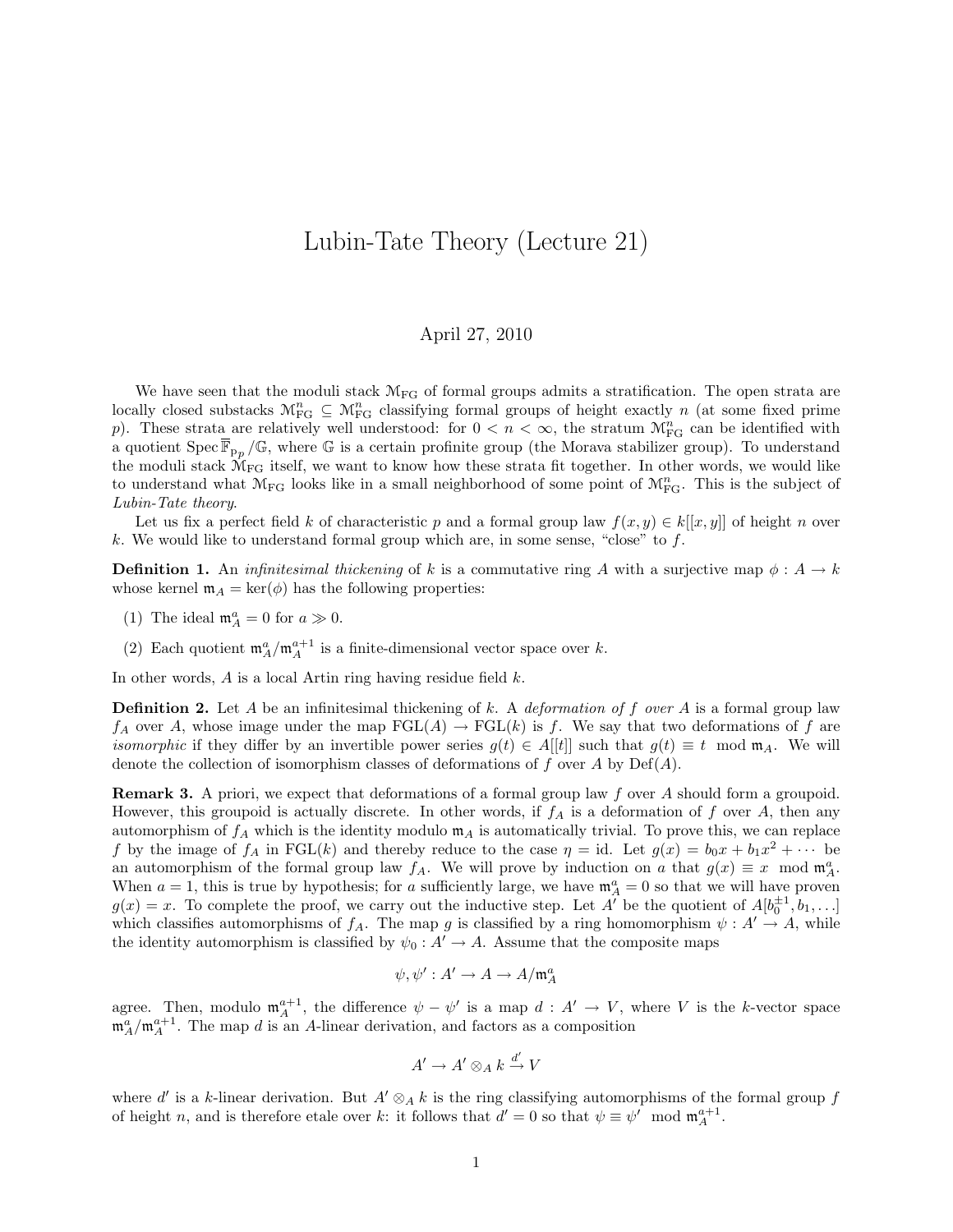**Remark 4.** The set  $Def(A)$  can be identified with the set of isomorphism classes of formal groups  $\mathcal F$  over A lifting the formal group  $\mathcal{G}_f$  associated to f. To see this, we note that since A is local the formal group  $\mathcal F$  automatically has the form  $\mathcal F_{f'}$  for some  $f' \in \mathrm{FGL}(A)$ . By assumption, the image  $f'_k$  of  $f'$  in  $\mathrm{FGL}(k)$  is isomorphic to f, via some invertible power series  $g(t) \in k[[t]]$ . Lifting the coefficients of g arbitrarily, we can assume that g is the image of a power series  $\overline{g}(t) \in A[[t]]$  (automatically invertible). Conjugating f' by g, we obtain the desired deformation of  $f$ .

We would like to understand the deformation functor  $A \mapsto Def(A)$ . We begin by writing down a specific deformation of f. Let  $W(k)$  denote the ring of Witt vectors of k, and let  $R = W(k)[[v_1, \ldots, v_{n-1}]]$ . There is a canonical map  $R \to k$ , whose kernel is the maximal ideal  $\mathfrak{m}_R = (p, v_1, \ldots, v_{n-1})$ . The formal group f over k is classified by a map  $\phi_0: L_{(p)} \to k$ , where  $L_{(p)} \simeq \mathbb{Z}_{(p)}[t_1, t_2, \ldots]$ . We may assume without loss of generality that  $t_{p^i-1} = v_i$  for  $1 \leq i \leq n-1$ . Since f has height n, we conclude that  $t_{p^i-1} \mapsto 0 \in k$  for  $1 \leq i \leq n-1$ . Let  $\phi: L_{(p)} \to R$  be any homomorphism which lifts  $\phi_0$ , and carries  $t_{p^i-1}$  to  $v_i$  for  $0 < i < m$ . This homomorphism determines a formal group law  $\overline{f} \in \text{FGL}(R)$  whose image in  $\text{FGL}(k)$  is f.

**Theorem 5** (Lubin-Tate). The formal group law  $\overline{f}$  over  $R = W(k)[[v_1, \ldots, v_{n-1}]]$  is a universal deformation of f in the following sense: for every infinitesimal thickening A of k,  $\overline{f}$  gives a bijection

$$
Hom_{/k}(R, A) \to Def(A).
$$

The proof rests on the following pair of observations:

- (1) The functor  $A \mapsto \mathrm{Def}(A)$  is formally smooth: that is, if  $A \to A'$  is a surjective map between infinitesimal thickenings of k, then the induced map  $Def(A) \to Def(A')$  is surjective (this is because any formal group law over  $A'$  extends to a formal group law over  $A$ , since the Lazard ring  $L$  is polynomial).
- (2) Given a pair of surjective maps  $A \to B \leftarrow C$  between infinitesimal thickenings of k, the canonical map  $Def(A\times_B C) \to Def(A)\times_{Def(B)} Def(C)$  is a bijection. To see this, it is best to think in terms of formal groups (Remark 4):  $Spec(A \times_B C)$  is obtained by gluing  $Spec A$  and  $Spec C$  along the common closed subscheme Spec B, so giving a formal group over  $Spec(A \times_B C)$  is equivalent to giving a formal groups over Spec A and Spec C, together with an isomorphism between their restrictions to Spec B.

To prove Theorem 5 we work by induction on the length of the Artinian ring A. If A has length 1, then  $A \simeq k$  and both Hom<sub>/k</sub>(R, A) and Def(A) consist of a single element. If A has length  $> 1$ , then we can choose an element  $x \in A$  which is annihilated by  $m_A$ . Let us study the relationship between Def(A) and  $Def(A/x)$ . Using (2), we have a pullback diagram

$$
\text{Def}(A \times_{A/x} A) \longrightarrow \text{Def}(A)
$$
\n
$$
\downarrow \qquad \qquad \downarrow p
$$
\n
$$
\text{Def}(A) \longrightarrow \text{Def}(A/x).
$$

Note that  $A \times_{A/x} A \simeq k[x]/(x^2) \times_k A$ . There is an addition map

$$
k[x]/(x^2) \times_k k[x]/(x^2) \to k[x]/(x^2)
$$

which, by (2), determines a group structure on  $\text{Def}(k[x]/(x^2))$ . The multiplication

$$
k[x]/(x^2) \times_k A \to A
$$

determines an action of  $\mathrm{Def}(k[x]/(x^2))$  on  $\mathrm{Def}(A)$ , and the pullback square above shows that p determines an embedding  $\mathrm{Def}(A)/\mathrm{Def}(k[x]/(x^2)) \hookrightarrow \mathrm{Def}(A/x)$ . It follows from (1) that this map is surjective: that is,  $Def(A)$  is a principal homogeneous space for  $Def(k[x]/(x^2))$  over  $Def(A/x)$ . The same reasoning shows that  $\text{Hom}_{/k}(R, A)$  is a torsor for  $\text{Hom}_{/k}(R, k[x]/(x^2))$  over  $\text{Hom}_{/k}(R, A/x)$ . Since  $\text{Hom}_{/k}(R, A/x) \simeq \text{Def}(A/x)$ by the inductive hypothesis, we are reduced to proving the following special case of Theorem 5: